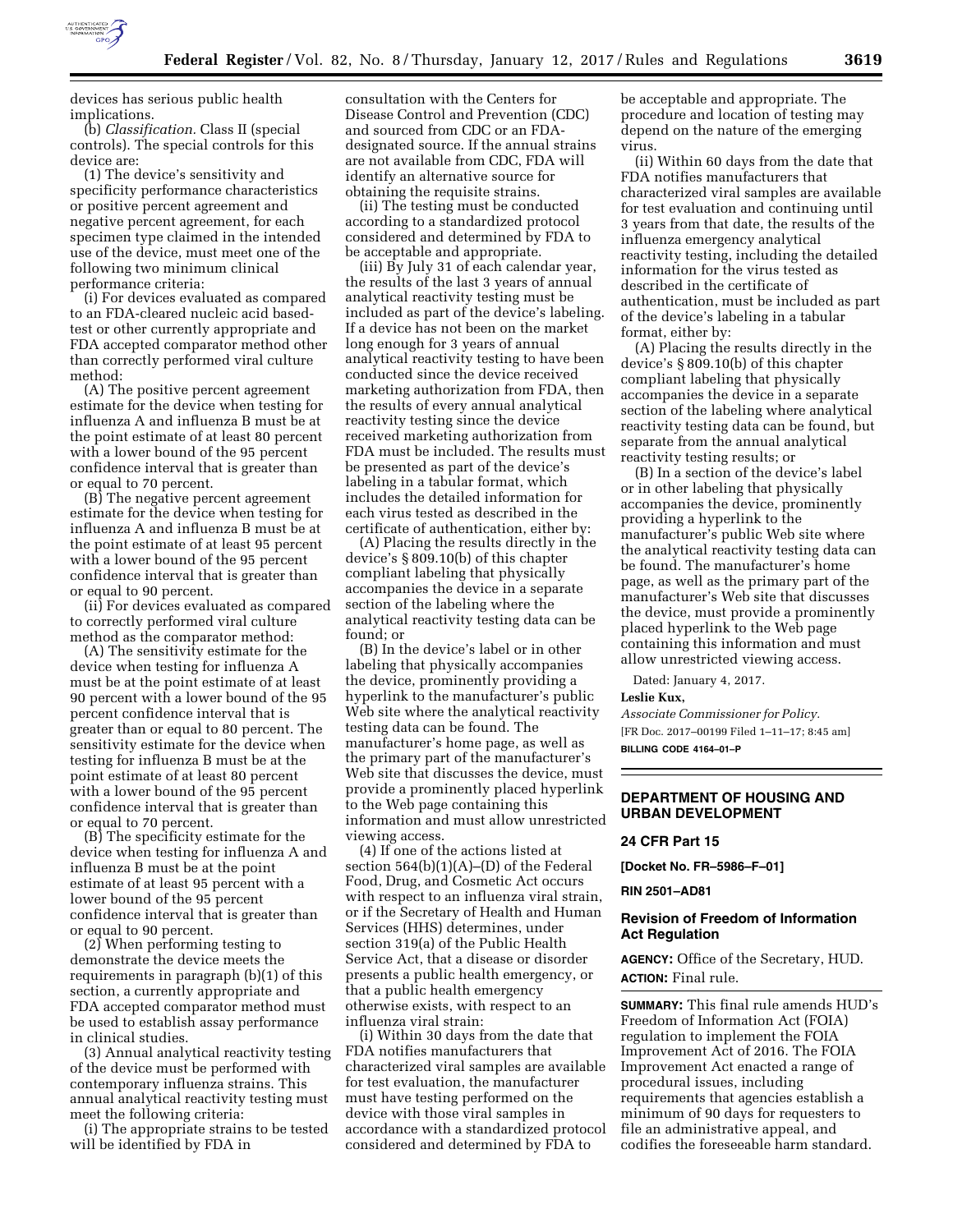In addition, this final rule revises a section of HUD's FOIA regulations to more accurately reflect statutory language.

**DATES:** *Effective Date:* February 13, 2017.

## **FOR FURTHER INFORMATION CONTACT:**  Helen Foster, Deputy Chief

Administrative Officer, Office of Administration, Department of Housing and Urban Development, 451 7th Street SW., Room 10139, Washington, DC 20410–0500, telephone number 202– 402–2671 (this is not a toll-free number). Hearing- or speech-impaired individuals may access this number via TTY by calling the toll-free Federal Relay Service at telephone number 1– 800–877–8339.

# **SUPPLEMENTARY INFORMATION:**

#### **I. Background**

On June 30, 2016, the President signed into law the FOIA Improvement Act of 2016 (2016 Act) (Pub. L. 114–185, 130 Stat. 538), which contains several substantive and procedural amendments to the Freedom of Information Act (FOIA). The 2016 Act addresses a range of procedural issues, including requirements that agencies establish a minimum of 90 days for requesters to file an administrative appeal, and that agencies provide dispute resolution services at various times throughout the FOIA process. The 2016 Act also codifies a ''foreseeable harm'' standard, amends Exemption 5 to the FOIA, creates a new Chief FOIA Officer Council within the Executive Branch, and adds two new elements to agency Annual FOIA Reports. The amendments apply to any request made after the date of enactment, which was June 30, 2016.

Section 3 of the 2016 Act requires agencies to review and issue updated regulations on procedures for the disclosure of records under the FOIA, in accordance with the amendments made by the 2016 Act, within 180 days of enactment. Accordingly, HUD revises its FOIA regulation to incorporate changes enacted by the 2016 Act.

### **II. Changes Made in This Final Rule**

The following is an overview of the changes made in this final rule.

## *Section 15.101 Proactive Disclosures of Department Records*

The 2016 Act requires agencies to ''make available for public inspection in an electronic format'' records that, because of their subject matter, the agency determines ''have become or are likely to become the subject of subsequent requests for substantially the same records,'' or that have been

requested 3 or more times. In response, HUD is amending §§ 15.101(a) and 15.101(b)(7) to comply with this requirement. The revisions mirror the language from the 2016 Act.

The 2016 Act also adds agency reporting requirements for agencies' annual FOIA reports. The 2016 Act requires that a report covering the preceding fiscal year is to be submitted to the Attorney General of the United States and to the Director of the Office of Government Information Services (OGIS). The raw statistical data used in each report must be made available without charge, license, or registration requirement; in an aggregated, searchable format, and in a format that may be downloaded in bulk. Both the report and the raw statistical data used in the report must be made available for public inspection in an electronic format. In response to this requirement, HUD is adding § 15.101(b)(8) in conformance with these new reporting requirements.

### *Section 15.103 Timing of Responses to Requests*

When a FOIA request involves ''unusual circumstances,'' agencies have long been required to provide written notice to the requester, and in those instances where an extension of time of more than ten working days is specified, agencies have been required to provide the requester with an opportunity to limit the scope of the request so that it can be processed more quickly or to arrange an alternative time to respond. The 2016 Act adds an additional requirement when unusual circumstances exist. Specifically, whenever agencies extend the time limits by more than ten additional working days, in the written notice to the requester they must notify the requester of their right to seek dispute resolution services from the OGIS. To address this requirement, HUD is revising § 15.103(c) to incorporate the change enacted by the 2016 Act.

HUD is also using this final rule to update several specific provisions of § 15.103 to more accurately reflect the statutory language in 5 U.S.C. 552(a)(6)(A)(i). First, HUD is revising § 15.103(a) to state that HUD will generally ''make a determination whether to comply with a FOIA request within 20 working days.'' Second, HUD is revising § 15.103(c), which addresses when HUD may extend the time periods for processing a FOIA request, to remove the sentence that limited extensions to 10 working days. HUD is removing this language as inconsistent with the plain reading of the statute, the logic of the rest of the language in

§ 15.103(c), and Department of Justice guidance. Finally, in accordance with 5 U.S.C. 552(a)(6)(B)(ii), HUD has updated § 15.103(c) to include the provision that HUD shall make available its FOIA Public Liaison, who shall assist in the resolution of any disputes between the requester and HUD.

## *Section 15.105 Responses to Requests*

When an agency makes a determination regarding whether to comply with a FOIA request, the 2016 Act provides that the agency is required to immediately notify the requester of such determination and the reasons therefore, and also notify the requester that they have a right to seek assistance from the agency's FOIA Public Liaison. For adverse determinations, the 2016 Act requires that agencies afford the requester no less than 90 days from the date of the adverse determination on the request to file an appeal. In addition, the 2016 Act requires that agencies notify the requester that they may seek dispute resolution services from the FOIA Public Liaison or from OGIS.

Consistent with this requirement, HUD has revised § 15.105(d) to provide that, once HUD makes a determination regarding compliance within the time line provided in § 15.103(a), HUD will immediately notify the requester of such determination, the reasons therefore, and their right to seek assistance from the FOIA Public Liaison.

For adverse determinations, HUD has added § 15.105(d)(2)(iv) to provide that HUD will notify the requester of their right to file an appeal no less than 90 days after the date of receiving the adverse determination. Finally,  $§ 15.105(d)(2)(v)$  has been added to provide that HUD will notify the requester of their right to seek dispute resolution services from the FOIA Public Liaison or from OGIS.

# *Section 15.106 Fees*

The 2016 Act contains several new provisions regarding agencies' ability to assess search and duplication fees. First, the 2016 Act provides that an agency shall not assess any search fees, or in some cases, duplication fees, if the agency has failed to comply with any time limit described in § 15.103, with limited exceptions. Second, if an agency determines that unusual circumstances apply to the processing of a FOIA request, and the agency has provided timely written notice to the requester, then a delayed response time is excused for an additional ten days; if the agency fails to comply with the extended time limit, it may not charge search fees, or, in some cases, duplication fees, with limited exceptions. Third, the 2016 Act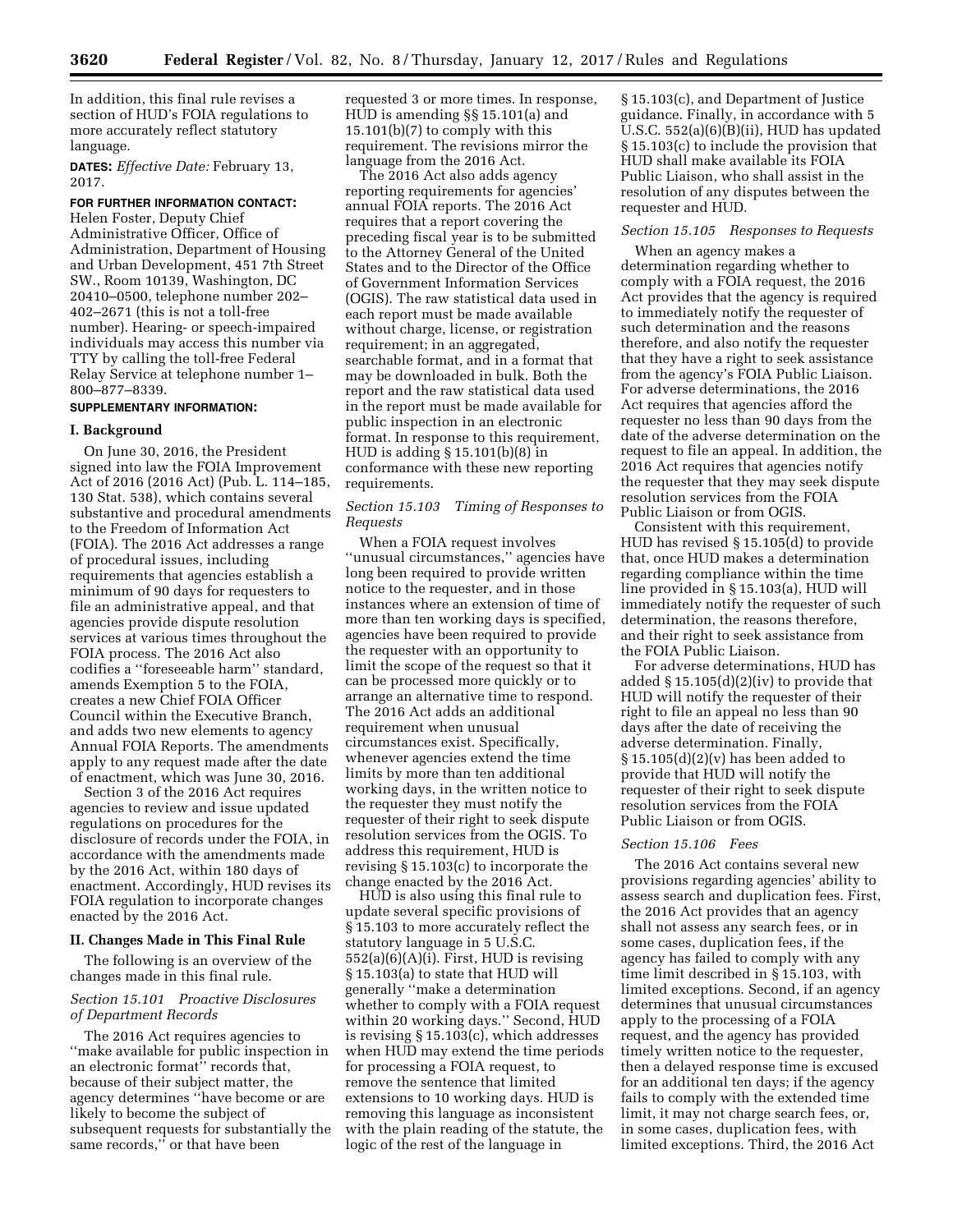provides an exception allowing agencies to charge search fees, or in some cases, duplication fees, if unusual circumstances apply, more than 5,000 pages are necessary to respond to the request, timely written notice has been made to the requester, and the agency has discussed with the requester via written mail, electronic mail, or telephone (or made not less than 3 goodfaith attempts to do so) how the requester could effectively limit the scope of the request. Fourth, the 2016 Act maintains that if a court determines that ''exceptional circumstances'' exist, as defined in  $5 \text{ U.S.C. } 552(a)(6)(C)$ , the agency's failure to comply with a time limit ''shall be excused for the length of time provided by the court order.''

In accordance with the first change, HUD is updating § 15.106(d) to provide that HUD will not assess search fees or, for requesters that are educational or noncommercial scientific institutions or representatives of the news media requesting records not sought for commercial use, duplication fees, if it fails to comply with the extended time limits as described in § 15.103. To comply with the second change, HUD is adding  $\S 15.106(d)(5)$  to grant HUD an additional ten days when unusual circumstances apply and timely written notice has been provided to the requester and to terminate HUD's ability to assess search fees or duplication fees, as applicable, if HUD does not comply with the additional ten days. Regarding the third change, HUD is adding  $§ 15.106(d)(6)$  to allow HUD to charge search fees when unusual circumstances apply and more than 5,000 pages are necessary to respond to the FOIA request. Regarding the fourth amendment, HUD is adding § 15.106(d)(7)(i) to excuse a failure to comply with any time limit if a court determines that exceptional circumstances exist; and § 15.106(d)(7)(ii), which provides the definition of ''exceptional circumstances'' as defined in 5 U.S.C. 552(a)(6)(C), has also been added for clarifying purposes.

## *Section 15.107 Documents Generally Protected From Disclosure*

The 2016 Act requires that agencies withhold information under FOIA ''only if the agency reasonably foresees that disclosure would harm an interest protected by an exemption'' or if disclosure is prohibited by law. The 2016 Act further directs agencies to consider whether partial disclosure of information is possible whenever the agency determines that a full disclosure of a requested record is not possible, and to take reasonable steps necessary

to segregate and release nonexempt information. The 2016 Act does not require disclosure of information that is otherwise prohibited from disclosure by law, or otherwise exempted from disclosure under Exemption 3.

Consistent with these changes, HUD is restructuring § 15.107 and adding paragraph (a) to provide that HUD shall withhold information only if it is reasonably foreseeable that disclosure would harm an interest protected by an exemption, or if disclosure is prohibited by law. Paragraph (a) also emphasizes that HUD will consider whether partial disclosure of information is possible if it determines that a full disclosure of a requested record is not possible, and that HUD will take reasonable steps necessary to segregate and release nonexempt information.

In addition, the 2016 Act sunsets the deliberative process privilege, as protected from disclosure under Exemption 5 of the FOIA. Specifically, the 2016 Act amends Exemption 5 to provide that the deliberative process privilege does not apply to records created 25 years or more before the date on which the records were requested. In accordance with the 2016 Act, HUD is revising § 15.107(b)(5) to state that the deliberative process privilege ''shall not apply to records created 25 years or more before the date on which the records were requested.''

### **III. Justification for Final Rulemaking**

In general, HUD publishes a rule for public comment before issuing a rule for effect, in accordance with HUD's regulations on rulemaking at 24 CFR part 10. Part 10, however, provides in § 10.1 for exceptions from that general rule where HUD finds good cause to omit advance notice and public participation. The good cause requirement is satisfied when the prior public procedure is ''impracticable, unnecessary or contrary to the public interest.''

HUD finds that good cause exists to publish this rule for effect without first soliciting public comment because prior public comment is unnecessary. This final rule follows the statutory directive in Section 3 of the 2016 Act, which requires agencies to review and issue updated regulations on procedures for the disclosure of records under the FOIA, in accordance with the amendments made by the 2016 Act, within 180 days of enactment. The 2016 Act codifies a number of transparency and openness principles and enacts a number of procedural requirements, including requiring that agencies establish a minimum of 90 days for requesters to file an administrative

appeal and that they provide dispute resolution services at various times throughout the FOIA process. This final rule reflects the changes required by the 2016 Act. Finally, the rule revises provisions § 15.103 to more accurately reflect the statutory language in 5 U.S.C. 552(a)(6)(A)(i).

#### **IV. Findings and Certifications**

# *Executive Order 12866 and Executive Order 13563*

Executive Orders 12866 and 13563 direct agencies to assess all costs and benefits of available regulatory alternatives and, if the regulation is necessary, to select the regulatory approach that maximizes net benefits. Because this final rule incorporates changes enacted by the 2016 Act, this rule was determined to not be a significant regulatory action under section 3(f) of Executive Order 12866, Regulatory Planning and Review, and therefore was not reviewed by OMB.

## *Environmental Impact*

This rule is categorically excluded from environmental review under the National Environmental Policy Act (42 U.S.C. 4321). The revision of the FOIArelated provisions of 24 CFR part 15 falls within the exclusion provided by 24 CFR 50.19(c)(1), in that it does not direct, provide for assistance or loan and mortgage insurance for, or otherwise govern or regulate, real property acquisition, disposition, leasing, rehabilitation, alteration, demolition, or new construction, or establish, revise, or provide for standards for construction or construction materials, manufactured housing, or occupancy.

#### *Regulatory Flexibility Act*

The Regulatory Flexibility Act (RFA) (5 U.S.C. 601 *et seq.*) generally requires an agency to conduct a regulatory flexibility analysis of any rule subject to notice and comment rulemaking requirements, unless the agency certifies that the rule will not have a significant economic impact on a substantial number of small entities. This final rule establishes procedures by which HUD will respond to requests for information under FOIA. Costs assessed by HUD for search, review, and duplication required to process the information requested by a requester are limited by FOIA to direct costs and are not significant. Accordingly, the undersigned certifies that this rule will not have a significant economic impact on a substantial number of small entities.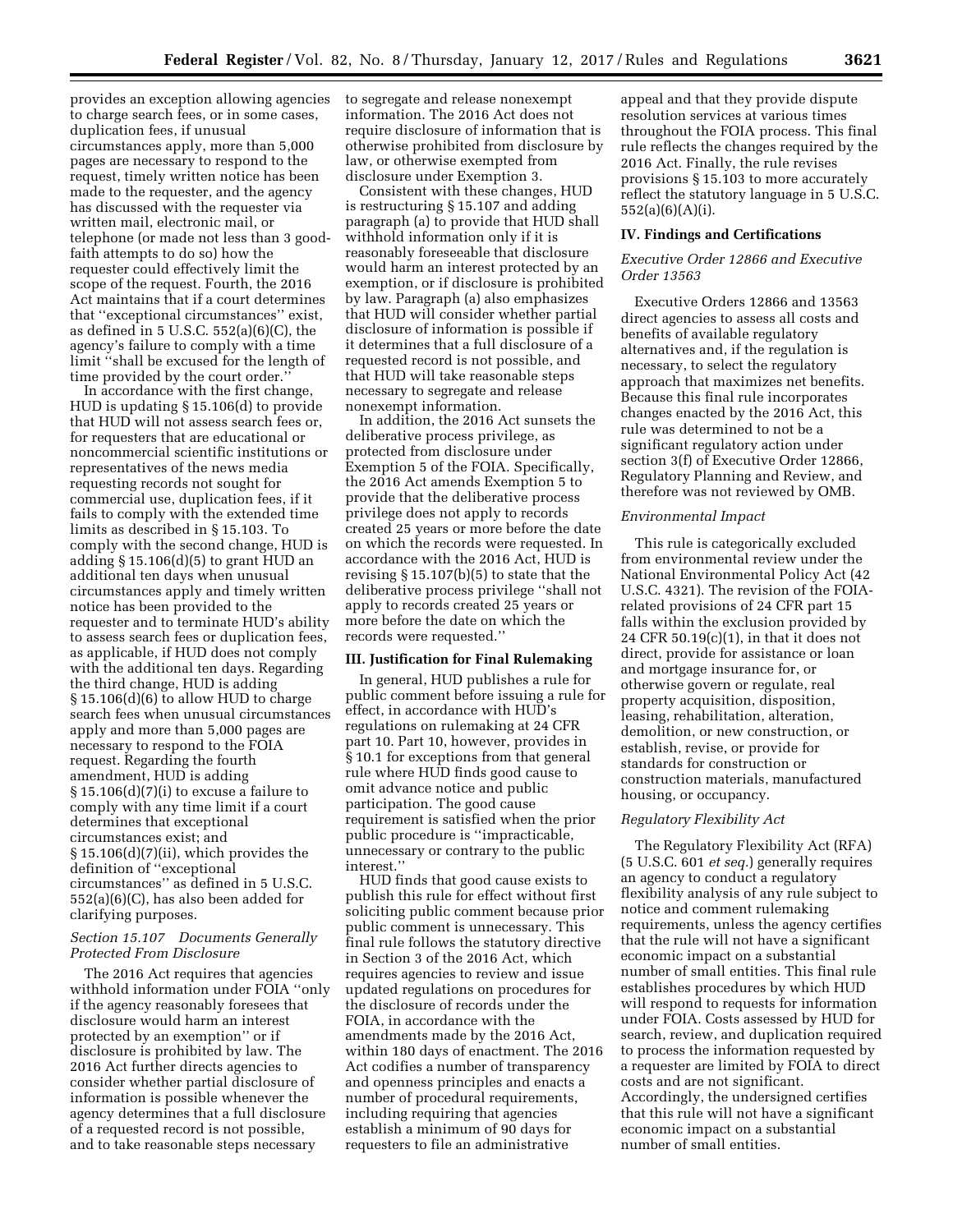# *Executive Order 13132, Federalism*

Executive Order 13132 (entitled ''Federalism'') prohibits an agency from publishing any rule that has federalism implications if the rule either imposes substantial direct compliance costs on state and local governments and is not required by statute, or the rule preempts state law, unless the agency meets the consultation and funding requirements of section 6 of the Executive Order. This final rule does not have federalism implications and does not impose substantial direct compliance costs on state and local governments or preempt state law within the meaning of the Executive Order.

## *Unfunded Mandates*

Title II of the Unfunded Mandates Reform Act of 1995 (2 U.S.C. 1531– 1538) establishes requirements for federal agencies to assess the effects of their regulatory actions on state, local, and tribal governments, and on the private sector. This final rule does not impose any federal mandates on any state, local, or tribal governments, or on the private sector, within the meaning of the Unfunded Mandates Reform Act of 1995.

## **List of Subjects in 24 CFR Part 15**

Classified information, Courts, Freedom of information, Government employees, Reporting and recordkeeping requirements.

For the reasons stated in the

preamble, HUD amends 24 CFR part 15 as follows:

# **PART 15—PUBLIC ACCESS TO HUD RECORDS UNDER THE FREEDOM OF INFORMATION ACT AND TESTIMONY AND PRODUCTION OF INFORMATION BY HUD EMPLOYEES**

■ 1. The authority for 24 CFR part 15 is revised to read as follows:

**Authority:** 42 U.S.C. 3535(d), 5 U.S.C. 552.

■ 2. Amend § 15.101 by removing in paragraph (a) ''and copying'' and adding in its place ''in an electronic format'', and by adding paragraphs (b)(7) and (b)(8), to read as follows:

#### **§ 15.101 Proactive disclosures of departmental records.**

\* \* \* \* \* (b)  $* * * *$ 

(7) Copies of all records, regardless of form or format that have been released to any person under § 15.105; and

(i) Because of the nature of their subject matter, the agency determines that the records have become or are likely to become the subject of subsequent requests for substantially the same records; or

(ii) Have been requested three or more times.

(8) Report for the preceding fiscal year submitted to the U.S. Attorney General and the Director of the Office of Government Information Services (OGIS) as required by 5 U.S.C. 552(e) and the raw statistical data used in each report. This report will be made available:

(i) Without charge, license, or registration requirement;

(ii) In an aggregated, searchable format; and

(iii) In a format that may be downloaded in bulk.

\* \* \* \* \*

■ 3. In § 15.103, amend paragraph (a) by removing ''respond to'' and adding in its place ''make a determination whether to comply with'', and revise paragraph (c) introductory text, to read as follows:

## **§ 15.103 Timing of responses to requests.**  \* \* \* \* \*

(c) *Extension of time periods for processing a request.* In unusual circumstances, as defined in this paragraph, HUD may extend the time period for processing a FOIA request. In such circumstances, HUD will provide the requester with written notice setting forth the unusual circumstances for the extension and the date on which a determination is expected to be dispatched. If processing a request would require more than 10 working days beyond the general time limit established in paragraph (a) of this section, HUD will offer the requester an opportunity to limit the scope of the request so that HUD may process it within the extra 10-day working period or arrange an alternative time period within which the FOIA request will be processed. To aid the requester, HUD shall make available its FOIA Public Liaison, who shall assist in the resolution of any disputes between the requester and HUD, and notify the requester of the right of the requester to seek dispute resolution services from the Office of Government Information Services. For purposes of this section, unusual circumstances include:

## **§ 15.104 [Amended]**

\* \* \* \* \*

■ 4. Amend paragraph (b) by adding ''the'' between ''contacting'' and ''FOIA''.

■ 5. Amend § 15.105 as follows:

■ a. Add paragraph (d) introductory text;

■ b. In paragraph (d)(1) remove ''Once'' and replace it with ''If ''.

■ c. Redesignate paragraph (d)(2)(iv) as  $(d)(2)(vi)$ ; and

 $\blacksquare$  d. Add paragraphs (d)(2)(iv) and (v). Revisions and additions to read as follows:

## **§ 15.105 Responses to requests.**

\* \* \* \* \* (d) *Forms of response.* Once HUD makes a determination regarding whether to comply with a request pursuant to time limits established in § 15.103(a), HUD shall immediately notify the requester of such determination and the reasons therefor, and the requester's right to seek assistance from the FOIA Public Liaison.

- \* \* \* \* \*
- (2) \* \* \*

(iv) Notice of the right of the requester to appeal to the head of the agency, within a period determined by the head of the agency that is not less than 90 days after the date of such adverse determination; and

(v) Notice of the right of the requester to seek dispute resolution services from the FOIA Public Liaison of the agency or the Office of Government Information Services; and

\* \* \* \* \*  $\blacksquare$  6. In § 15.106 revise paragraph  $(d)(1)$ and add paragraphs (d)(5), (6) and (7) to

## **§ 15.106 Fees.**

read as follows:

\* \* \* \* \* (d) *Restrictions on charging fees.* (1) No search fee will be charged for requests by educational institutions, noncommercial scientific institutions, or representatives of the news media. In addition, except as provided in paragraphs  $(d)(5)$ ,  $(d)(6)$ , and  $(d)(7)$  of this section, HUD shall not assess any search fees (or, for requesters that are educational institutions, noncommercial scientific institutions or representatives of the news media requesting records not sought for commercial use, duplication fees) if HUD has failed to comply with any time limit described in § 15.103.

\* \* \* \* \*

(5) If HUD determines that unusual circumstances apply and HUD provides timely written notice to the requester pursuant to requirements provided in § 15.103(c), a failure to comply with any time limit as described in § 15.103 is excused for an additional 10 days. If HUD fails to comply with the extended time limit, HUD may not assess any search fees (or for requesters that are educational or noncommercial scientific institutions or representatives of the news media requesting records not sought for commercial use, duplication fees).